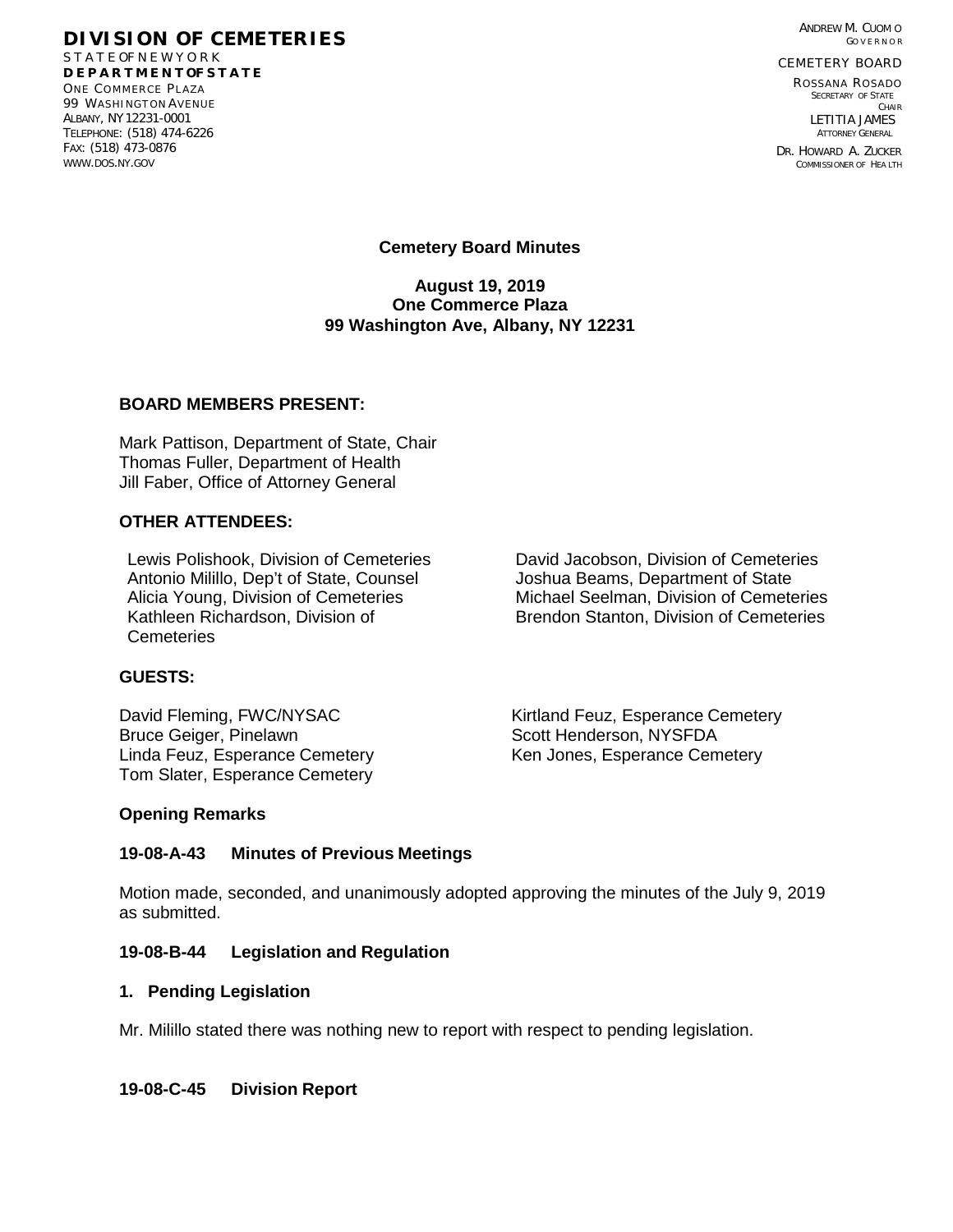## 1. Annual Reports

Mr. Polishook reports there have been few changes in the statistics reported to the Board in August, but compliance rate has improved from approximately 75% to roughly 80%.

## 2. Vandalism Applications

The Board discussed the issue of long-time lapses in between payments that have been made on Vandalism and Dangerous Monument applications in the past. Mr. Polishook reports one confirmed situation where the vendor has now stated it will not complete the project at the previously agreed price and now charges a higher amount. Mr. Polishook states that the Town of Oswegatchie has lost its vendor for their mausoleum repairs, which will result in a revised application being presented to the Board at the September meeting. The Town was able to rebid the job and keep it within the previously approved budget. However, it is the Division of Cemeteries' understanding that the Department of State's Bureau of Fiscal Management requires the Board's review and approval of all budget items prior to payment, and that material changes in the amounts allocated to different aspects of the projects might require further board action. The Board and counsel discussed past history approving total approved amounts paid and the possible need for another conversation with Fiscal. There was also discussion of encouraging contractors to specify how long their bids would be good for.

### 3. St Matthews upcoming court dates

Mr. Polishook states the issue was heard in court. The judge reserved decision with another court date set for August 28, 2019 where the judge indicated he will have a decision.

### 4. Division-Wide Meeting

Mr. Polishook reports that the Division-wide meeting occurred on August 8, 2019 in Syracuse. The Division concluded that there is a need for more outreach to cemeteries. Alicia Young is also working on contacting the Association of Towns to include a Division presentation on the abandonment process to assist the towns and presenting at local government conferences throughout the state.

### **19-08-D-46 Vandalism, Abandonment and Monument Repair or Removal Fund Report**

Mr. Polishook reports that the Division has collected \$459,336. The Board has granted \$265,372.91 in applications; \$43,858.00 in applications remain pending. Of the \$2,000,000 appropriation for Fiscal Year 2019/20, \$478,258.77 has been paid out, and \$1,990,080.54 is committed to pay previously-approved applications. \$193,053.17 has been committed to be paid from the 2020/21 appropriation.

The Board approved the following application for funds for restoration, subject to the availability of funds:

### 10-012 and 10-021 Town of Mooers- \$43,858

### **19-08-E-47 Rockland Cemetery (48-008)- Land Purchase**

Rockland Cemetery wishes to purchase land next from a not-for-profit art students league. The location has ceased functioning at that specific location and approached the cemetery about selling the land for \$450,000. The cemetery has 32 acres that are usable. There are 4 acres that are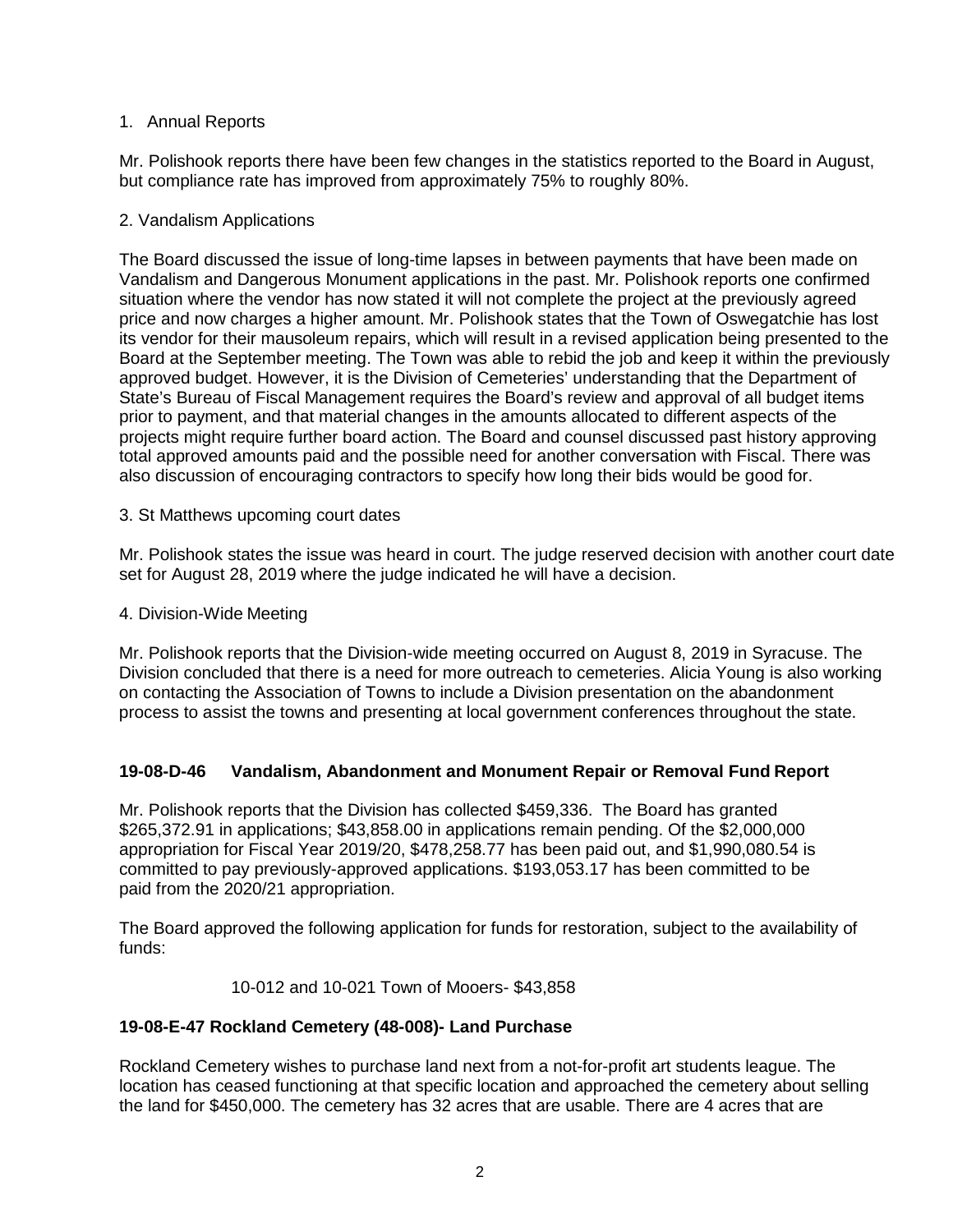developed and unsold. The school building on the property would provide the cemetery with a functioning office building. The Attorney General's office has to approve the sale of the property. The cemetery may need approval from the zoning board in order to use the new property as cemetery property. The existing cemetery appears to be in a slightly different zoning district from the land looking to be purchased. The Board discussed the possibility of the existing cemetery being outside the bounds of the current allowable size of cemetery land per local zoning. The cemetery has a conflict of interest policy in effect and no related parties are involved in this transaction. A motion was made, seconded, and unanimously adopted approving the application contingent on (1) the AG's approval of the sale, (2) removal of the deed restriction on the property; (3) zoning board approval including the consideration of what the purchase might do to the existing cemetery use as well as use of the parcel; and (4) documentation of the cemetery's board minutes approving the decision to purchase the land.

# **19-08-F-48 Mount Pleasant Cemetery (52-033)- Major Renovation, Chapel Expansion**

Mount Pleasant Cemetery currently has an operational chapel which is used regularly. The cemetery wishes to expand the chapel because of its inability to fit everyone in attendance for committal ceremonies. The cemetery has a conflict of interest policy in place and no related parties are involved in this transaction. The cemetery's board is made up of volunteers. The cemetery has adequate general funds to complete the project. The cemetery's board meeting minutes showed that the chapel expansion was discussed, but do not clearly reflect approval. A resolution was submitted by the president of the cemetery's board. A motion was made, seconded and adopted to approve the application for up to \$75,000 contingent on counsel's receipt of the board members' consents to adoption of a resolution approving the transaction, receipt by the Division of a complete set of stamped plans, and the cemetery's obtaining all the required local permits.

## **19-08-G-49 Greensprings Natural Cemetery (55-034)- Major Renovation, Removal of Trailer**

Greensprings Natural Cemetery currently has a dilapidated mobile home on the property. The mobile home is a single wide with a collapsed roof. It is in unlivable condition. The demolition and removable will cost around \$5,000. A motion was made, seconded, and adopted approving the application for up to \$5,000 contingent on obtaining all required local permits. Counsel asked that the Division advise the cemetery as to potential liability in its use of volunteers to remove the trailer.

### **19-08-H-50 Frederick Douglas Memorial Park (52-033)- Clarify the Board's action on 3/12/2019 (no new funds requested/approved)**

The Board previously approved a Permanent Maintenance grant of \$97,569.53 at its March 12, 2019 meeting. \$47,200 was prospective and the remaining \$50,369.53 was nunc pro tunc, meaning it had already been withdrawn to pay bills. However, the Division recently learned that \$369,53 of that sum came out of the general fund and the use of the permanent maintenance funds was \$50,000. The matter has been presented to Supreme Court, Richmond County for approval. The Court orally approved the grant but has asked the Attorney General and the cemetery to agree on an order. During the drafting of the order, the mistake was recognized. The Attorney General also wishes to clarify to the Court that part of the grant was nunc pro tunc. The Board discussed clarifying that the prior approval was partially nunc pro tunc with a reduced approved amount. The Division recommends the following language to clarify the board's action on 3/12/2019: "Having found that the cemetery lacks sufficient funds to make repayment, the Board recommends that the Court approve nunc pro tunc a \$50,000 grant from the cemetery's Permanent Maintenance fund expended on time sensitive repairs and payroll and further approve a grant \$47,200 to settle a ruling a in favor of the Worker's Compensation Board and to pay an outstanding invoice from the cemetery's accountant." A motion was made seconded and unanimously adopted approving this clarification of the Board's previous recommendation at its March 12, 2019 reflecting the specific language stated above.